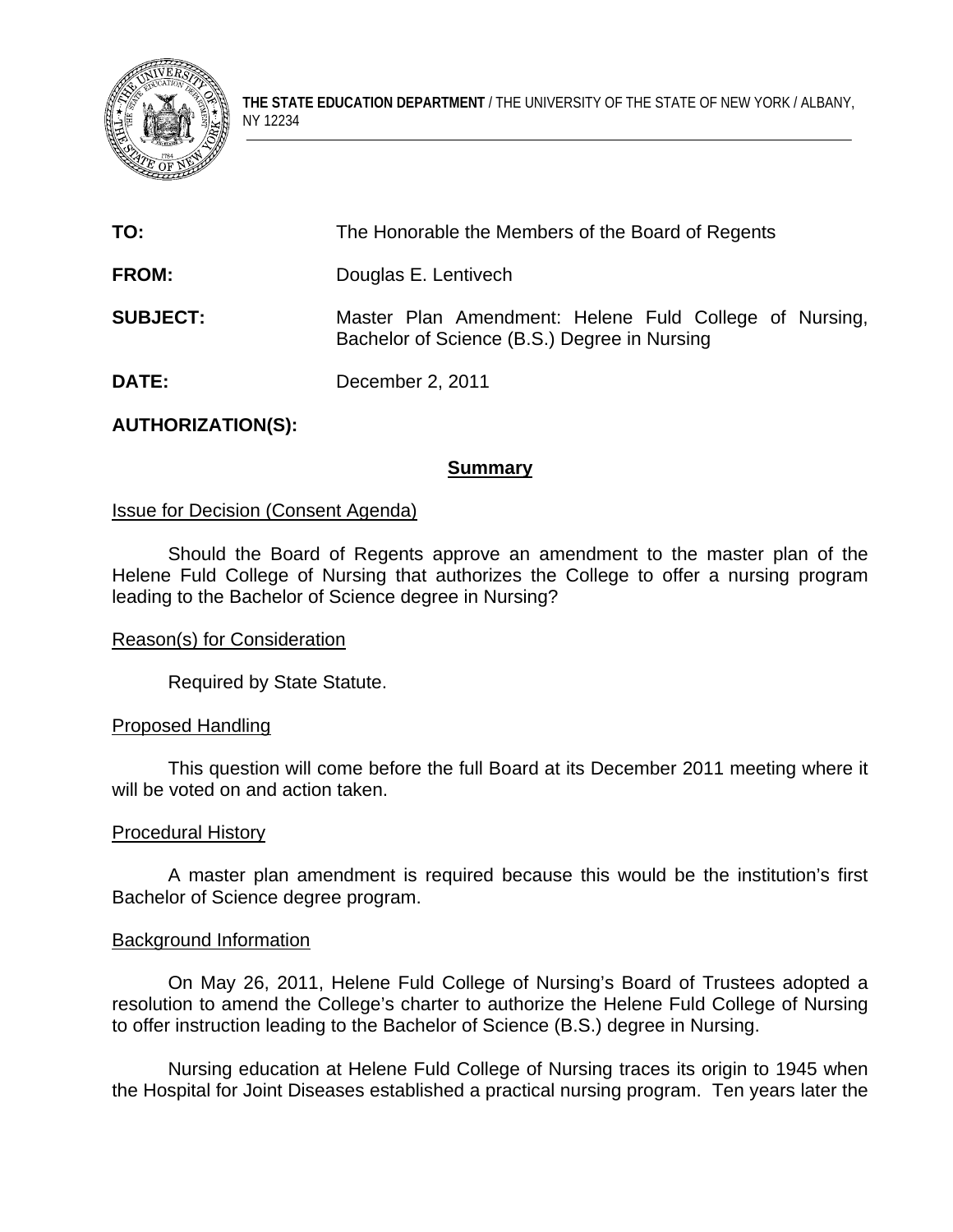school was renamed the Helene Fuld School of Nursing in recognition of a grant provided by the Fuld family. In 1964, the School of Nursing was chartered by the Board of Regents as a single-purpose, hospital-based registered nursing program authorized to award the diploma in nursing. This program was the first in the country to restrict admission to licensed practical nurses, a policy that remains in effect today. In September 1975, the Board of Regents granted the School of Nursing a permanent charter and authority to award the Associate in Applied Science degree. The School of Nursing operated both practical nursing and registered nursing programs until October 1978 when the practical nursing program closed. The following year the School of Nursing's hospital affiliate became known as Joint Diseases North General Hospital, a name it kept until 1990 when it dropped the Joint Diseases designation. In 1996, the Board of Regents approved a name change for the School of Nursing to Helene Fuld College of Nursing of North General Hospital to better reflect the College's place as an institution of higher education. In 2007, the College of Nursing was granted approval from the Board of Regents to amend the College's charter to effect a legal separation between the College and North General Hospital making it an independent, single-purpose institution, and to change the name of the College from "Helene Fuld College of Nursing of North General Hospital" to "Helene Fuld College of Nursing".

 Accreditation of the registered nursing program by the National League for Nursing and its successor the National League for Nursing Accrediting Commission (NLNAC) has been maintained continuously since 1981, with the next reaccreditation visit scheduled to occur in 2016. The Commission on Higher Education of the Middle States Association of Colleges and Schools granted the institution initial accreditation in 1988. This accreditation has been maintained continuously, with the next review scheduled during the 2012-2013 academic year. The College intends to begin the process for NLNAC accreditation of the proposed program in 2014.

 The proposed program supports the College's long-range plan to provide an expanded career ladder in nursing education that is supported by the liberal arts and sciences. The program's educational objectives are designed to prepare students for a broader scope of practice through a focus on the principles of Environmental Urban Health Nursing, which seeks to prevent disease by creating environments that foster optimum health in urban communities.

 A 2010 Institute of Medicine report identified future actions for the nursing profession to include increasing the percentage of baccalaureate-prepared nurses from 50 percent to 80 percent by 2020, and encouraging nurses with associate degrees or diplomas to enter baccalaureate nursing programs within five years of graduation. The College surveyed alumni from its 2007, 2008 and 2009 graduating classes and found that approximately 90 percent of respondents indicated they would attend a baccalaureate program offered by the College.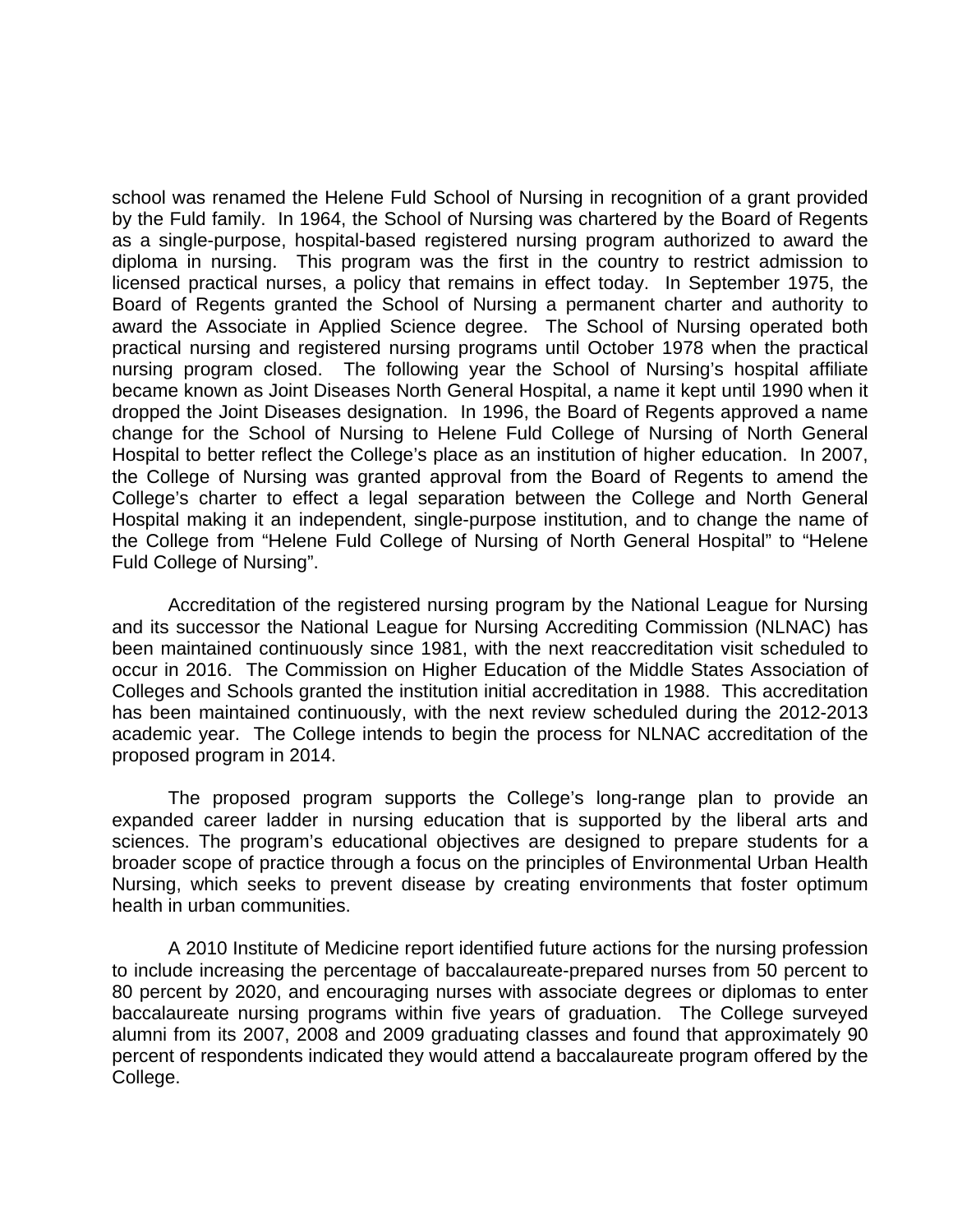The proposed program is an upper-division bachelor's degree completion program for registered nurses who are graduates of an associate degree or a diploma nursing program. The program will require completion of 63 semester hours of credit divided into 31 semester hours of nursing course work and 32 semester hours of credit in the liberal arts and sciences. The College will accept in transfer a total of 58 semester hours of lowerdivision course work consisting of 30 semester hours of credit in nursing and 28 semester hours of credit in the liberal arts and sciences. The minimum grade accepted for transfer credit of lower-division nursing and science courses is a C+. Clinical practice agreements have been developed with primary and tertiary care hospitals and community-based health care facilities where students will complete 4 credits (240 clock hours) of clinical course work.

 Admission criteria include graduation from an associate degree or diploma nursing program that is accredited by the NLNAC or registered by the New York State Education Department, a minimum cumulative grade point average of 2.5, and licensure and current registration as a registered professional nurse. The anticipated start date for the program is fall 2012. Projected enrollment in the first year is 40 students. By the fifth year of operation, the anticipated enrollment is 108 students. Full-time students will be able to complete the program in 19 months. The program must be completed within four years of matriculation.

 The College plans to fill two full-time positions (Program Coordinator and Clinical Coordinator) following registration of the program. Additional full-time and part-time nursing and liberal arts and sciences faculty will be hired as enrollment grows and new courses are introduced. Among the faculty teaching in the associate degree program, seven are projected to teach selected courses in the proposed program. All seven have master's degrees in nursing and four are doctorally prepared. Among the College's 39 full- and parttime liberal arts and sciences and nursing faculty who are teaching in the associate degree program, 16 have experience teaching at the baccalaureate level and are interested in teaching in the proposed program.

 Since 1992, the College's associate degree nursing program has been located in 30,000 square feet of leased space on the third and fourth floors of a building at 120th Street and Madison Avenue in Manhattan. In April 2011, the College leased the balance of the fourth floor (4,400 square feet) to provide classroom, faculty office and student study space for the proposed program. The current lease runs through June 30, 2017, with an option to renew through June 30, 2021. Student support services and campus laboratories will be expanded to meet the needs of the proposed program. The College funds its operating budget from internally generated funds, primarily tuition and fees. The College does not have any short- or long-term debt except for that incurred in the normal course of business. Audited financial statements for the 2008, 2009 and 2010 fiscal years indicate a sound financial position, with cash and cash equivalents showing a net increase in each year-over-year comparison.